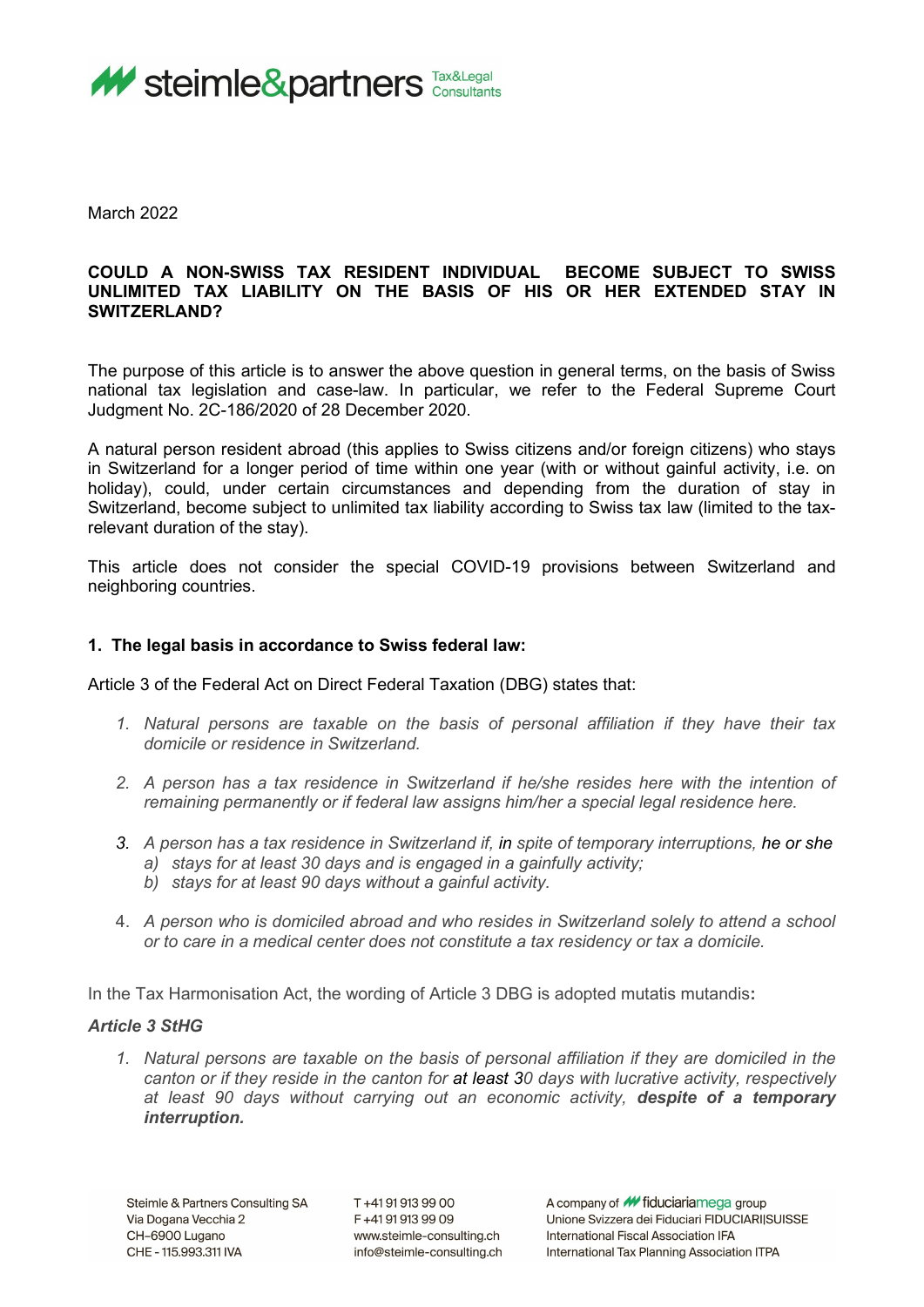

*2. A person has a tax domicile in the canton if he/she resides here with the intention of remaining permanently or if federal law assigns him a special legal residence.*

## **Residence and work permit**:

In principle, a stay in Switzerland with or without gainful activity of 90 days or more must be regulated with a B stay permit. Gainful activities of less than three months in a calendar year do not require a permit for EU/EFTA nationals, these must be regulated via the so-called notification procedure.

Different rules apply to third-country nationals (see [www.sem.admin.ch\)](http://www.sem.admin.ch/).

### **2. Establishment of a stay under tax law**

 **(**exceptions stay for the purpose of attending a school or for care in a medical center**)**

The assumption for the purpose of establishing a tax relevant stay presupposes only the effective physical presence in Switzerland, while the establishment of the tax residence also presupposes the subjective element of the intention to remain permanently.

According to doctrine and case law, the required minimum length of stay of 90 days in Switzerland/ in the respective canton must be more or less contiguous, i.e. the 90 days of stay must be in one or in a small number of blocks.

Decisive for the calculation of the unlimited tax liability in the event of a qualified taxable stay (upon reaching the required minimum period of stay) are the effective days spent in Switzerland. In the opinion of the Federal Supreme Court, the actual days spent in Switzerland are the days on which the person has stayed on the territory of Switzerland for 24 hours; commenced days (days bordering on a 24-hour day) are also counted.

Whether temporary interruptions of the stay duration are relevant (or interrupt the minimum duration of 90 days) is ascertained considering the overall circumstances. If the person continues to have a factual and spatial relationship with Switzerland that goes beyond physical presence, the tax liability may in principle continue to exist for the days during which Switzerland is temporarily left. The Federal Supreme Court has stated that the tax liability can in principle continue even for the days on which one is temporarily absent from Switzerland.

# **3. How would be a "temporary interruption" counted?**

As already mentioned in Chapter 2 described above, the question of what qualifies as a temporary interruption must be assessed in the context of the overall circumstances. The duration of the interruption in relation to the length of stay before and after the interruption seems to be decisive for the Federal Supreme Court, although a clear limit is not given.

A maximum limit of the duration of the interruption seems to be between one and two months, while a significant interruption period (which could interrupt the 90-days duration) could be between 2 and 3 months.

Case study that could justify a taxable stay in Switzerland: stay in holiday apartment 60 days (uninterrupted), absence 15 days abroad, subsequent further uninterrupted stay in the holiday apartment for 45 days.